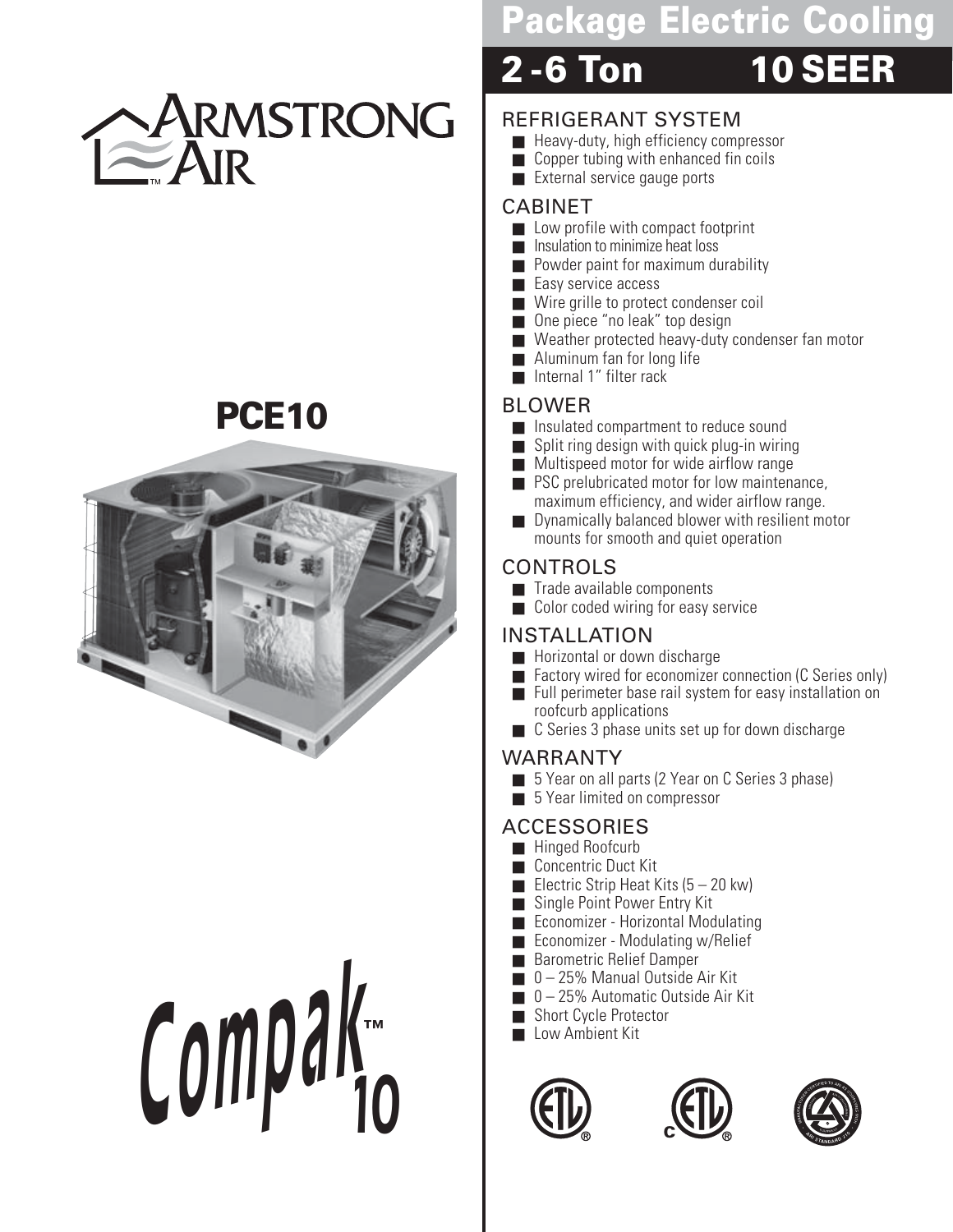# **Model Number Guide**



# **Physical**

|          |                          | Outside Fan           | Indoor<br><b>Blower Wheel</b> | Refrigerant     | Weight |  |
|----------|--------------------------|-----------------------|-------------------------------|-----------------|--------|--|
| Model    | <b>Diameter</b><br>(in.) | Nominal<br><b>RPM</b> | dia. x width<br>(in.)         | Charge<br>(oz.) | (lbs.) |  |
| PCE10*24 | 18                       | 1075                  | $10 \times 6$                 | 52              | 260    |  |
| PCE10*30 | 18                       | 1075                  | $10 \times 8$                 | 51              | 280    |  |
| PCE10*36 | 18                       | 1075                  | $10 \times 8$                 | 58              | 300    |  |
| PCE10*42 | 18                       | 1075                  | $10 \times 9$                 | 73              | 330    |  |
| PCE10*48 | 20                       | 1075                  | 12 x 10                       | 96              | 420    |  |
| PCE10*60 | 20                       | 1075                  | 12 x 10                       | 110             | 440    |  |
| PCE10*72 | 20                       | 1075                  | 12 x 11                       | 174             | 440    |  |

\*Refers to B or C series (C series 3 phase only).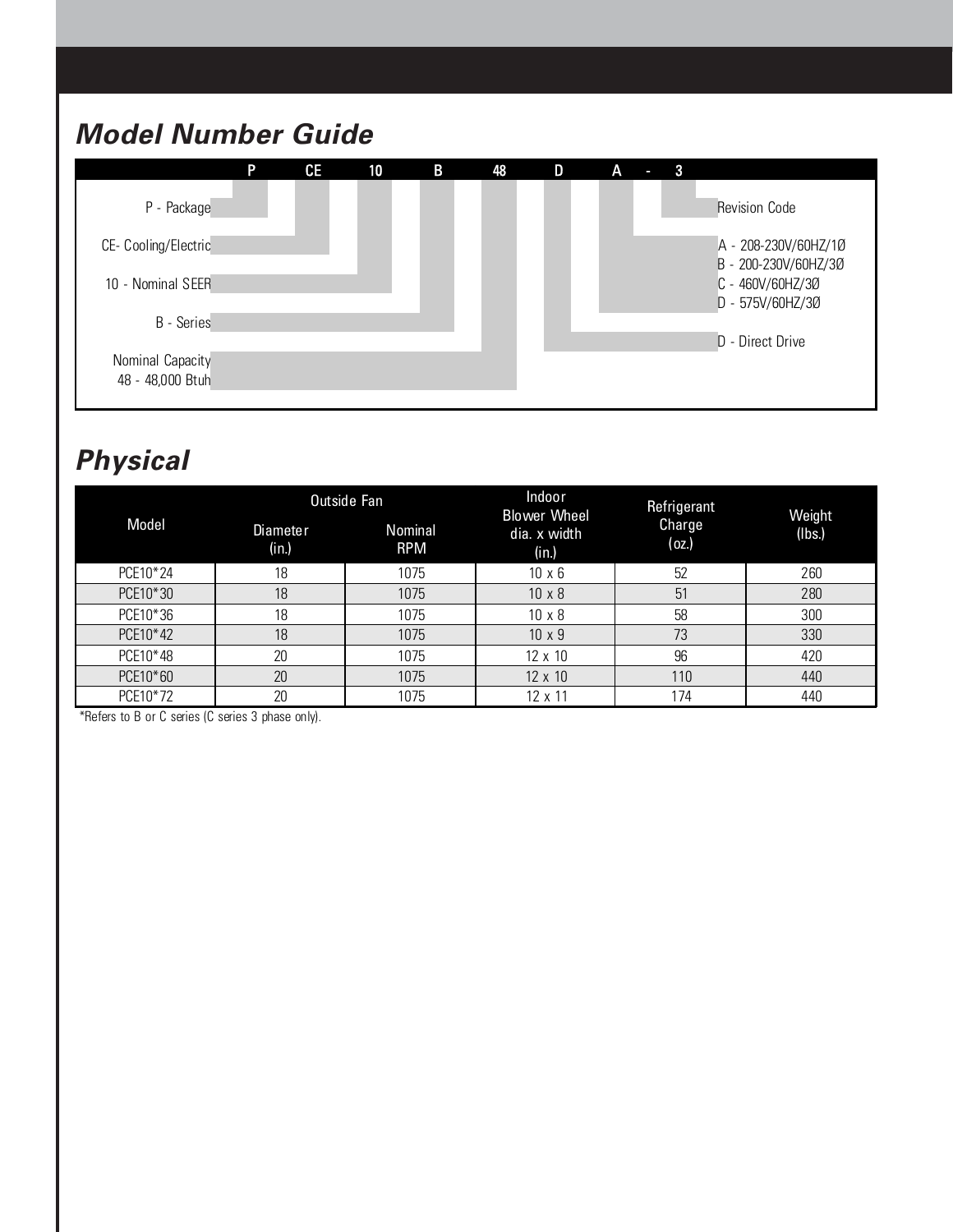# **Electrical**

|            |                      | Normal           | Min.                | Max.                          |                          | <b>Compressor</b>          | Fan Motor               |                    | <b>Indoor Blower</b>    |                    |
|------------|----------------------|------------------|---------------------|-------------------------------|--------------------------|----------------------------|-------------------------|--------------------|-------------------------|--------------------|
| Model      | Voltage/<br>Hz/Phase | Voltage<br>Range | Circuit<br>Ampacity | Fuse/<br><b>HACR</b><br>Brkr. | Rated<br>Load<br>(a mps) | Locked<br>Rotor<br>(a mps) | Rated<br>Load<br>(amps) | Rated<br><b>HP</b> | Rated<br>Load<br>(amps) | Rated<br><b>HP</b> |
| PCE10B24DA | 208-230/60/1         | 197-253          | 16.6                | 25                            | 10.5                     | 56                         | .9                      | 1/8                | 2.8                     | 1/2                |
| PCE10B30DA | 208-230/60/1         | 197-253          | 20.8                | 30                            | 13.7                     | 76.1                       | $\overline{9}$          | 1/8                | 2.8                     | 1/2                |
| PCE10B36DA | 208-230/60/1         | 197-253          | 24.9                | 30                            | 16.4                     | 96                         | 1.8                     | 1/4                | 2.8                     | 1/2                |
| PCE10C36DB | 200-230/60/3         | 187-253          | 17.5                | 25                            | 10.3                     | 75                         | 1.8                     | 1/4                | 2.8                     | 1/2                |
| PCE10B42DA | 208-230/60/1         | 197-253          | 26.7                | 35                            | 17.2                     | 105                        | 1.8                     | 1/4                | 3.4                     | 1/2                |
| PCE10B48DA | 208-230/60/1         | 197-253          | 34.1                | 40                            | 21.8                     | 116                        | 1.8                     | 1/4                | 5.0                     | 9/10               |
| PCE10C48DB | 200-230/60/3         | 187-253          | 24.6                | 35                            | 14.3                     | 91                         | 1.8                     | 1/4                | 5.0                     | 9/10               |
| PCE10C48DC | 460/60/3             | 414-506          | 12.6                | 15                            | 7.2                      | 46                         | .9                      | 1/4                | 2.7                     | 9/10               |
| PCE10C48DD | 575/60/3             | 518-633          | 9.8                 | 15                            | 5.7                      | 37                         | .7                      | 1/4                | 2.0                     | 9/10               |
| PCE10B60DA | 208-230/60/1         | 197-253          | 38.1                | 45                            | 25.0                     | 170                        | 1.8                     | 1/4                | 5.0                     | 9/10               |
| PCE10C60DB | 200-230/60/3         | 187-253          | 26.1                | 30                            | 15.4                     | 124                        | 1.8                     | 1/4                | 5.0                     | 9/10               |
| PCE10C60DC | 460/60/3             | 414-506          | 13.9                | 20                            | 8.2                      | 59.6                       | 9                       | 1/4                | 2.7                     | 9/10               |
| PCE10C60DD | 575/60/3             | 518-633          | 12.0                | 15                            | 7.4                      | 51                         | .7                      | 1/4                | 2.0                     | 9/10               |
| PCE10C72DB | 200-230/60/3         | 187-253          | 33.5                | 40                            | 20.3                     | 156                        | 1.8                     | 1/4                | 6.3                     | 9/10               |
| PCE10C72DC | 460/60/3             | 414-506          | 15.0                | 20                            | 8.9                      | 70                         | .9                      | 1/4                | 3.0                     | 9/10               |
| PCE10C72DD | 575/60/3             | 518-633          | 12.2                | 15                            | 7.4                      | 54                         | .7                      | 1/4                | 2.2                     | 9/10               |

#### **Blower Performance**

|          | <b>Blower</b> |       | CFM @ ext. static pressure - in. w.c. w/o filter(s) <sup>1</sup> |       |       |       |       |       |  |  |  |
|----------|---------------|-------|------------------------------------------------------------------|-------|-------|-------|-------|-------|--|--|--|
| Model    | Speed         | .20   | .30                                                              | .40   | .50   | .60   | .70   | .80   |  |  |  |
|          | High          | 1,100 | 1,060                                                            | 1,000 | 940   | 880   | 800   | 720   |  |  |  |
| PCE10*24 | Med           | 940   | 890                                                              | 870   | 840   | 800   | 720   | 660   |  |  |  |
|          | Low           | 850   | 800                                                              | 790   | 770   | 750   | 670   | 600   |  |  |  |
|          | High          | 1,400 | 1,350                                                            | 1,280 | 1,200 | 1,120 | 1,030 | 920   |  |  |  |
| PCE10*30 | Med           | 1,160 | 1,120                                                            | 1,080 | 1,030 | 980   | 900   | 780   |  |  |  |
|          | Low           | 1,050 | 1,020                                                            | 1,000 | 950   | 910   | 840   | 750   |  |  |  |
|          | High          | 1,400 | 1,350                                                            | 1,280 | 1,200 | 1,120 | 1,030 | 920   |  |  |  |
| PCE10*36 | Med           | 1,160 | 1,120                                                            | 1,080 | 1,030 | 980   | 900   | 780   |  |  |  |
|          | Low           | 1,050 | 1,020                                                            | 1,000 | 950   | 910   | 840   | 750   |  |  |  |
|          | High          | 1,640 | 1,560                                                            | 1,500 | 1,400 | 1,300 | 1,260 | 1,160 |  |  |  |
| PCE10*42 | Med           | 1,570 | 1,500                                                            | 1,440 | 1,340 | 1,270 | 1,200 | 1,100 |  |  |  |
|          | Low           | 1,480 | 1,430                                                            | 1,360 | 1,290 | 1,230 | 1,170 | 1,050 |  |  |  |
|          | High          | 2,150 | 2,100                                                            | 2,030 | 1,950 | 1,875 | 1,750 | 1,650 |  |  |  |
| PCE10*48 | Med           | 1,920 | 1,870                                                            | 1,790 | 1,730 | 1,650 | 1,580 | 1,500 |  |  |  |
|          | Low           | 1,750 | 1,720                                                            | 1,650 | 1,600 | 1,550 | 1,480 | 1,400 |  |  |  |
|          | High          | 2,150 | 2,100                                                            | 2,030 | 1,950 | 1,875 | 1,750 | 1,650 |  |  |  |
| PCE10*60 | Med           | 1,920 | 1,870                                                            | 1,790 | 1,730 | 1,650 | 1,580 | 1,500 |  |  |  |
|          | Low           | 1,750 | 1,720                                                            | 1,650 | 1,600 | 1,550 | 1,480 | 1,400 |  |  |  |
|          | High          | 2,510 | 2,470                                                            | 2,350 | 2,250 | 2,170 | 2,050 | 1,900 |  |  |  |
| PCE10*72 | Med           | 2,250 | 2,200                                                            | 2,120 | 2,060 | 1,960 | 1,880 | 1,760 |  |  |  |
|          | Low           | 1,870 | 1,840                                                            | 1,810 | 1,770 | 1,720 | 1,620 | 1,550 |  |  |  |

1Add .10 to duct static for downflow CFM equivalent. \*Refers to B or C series (C series 3 phase only).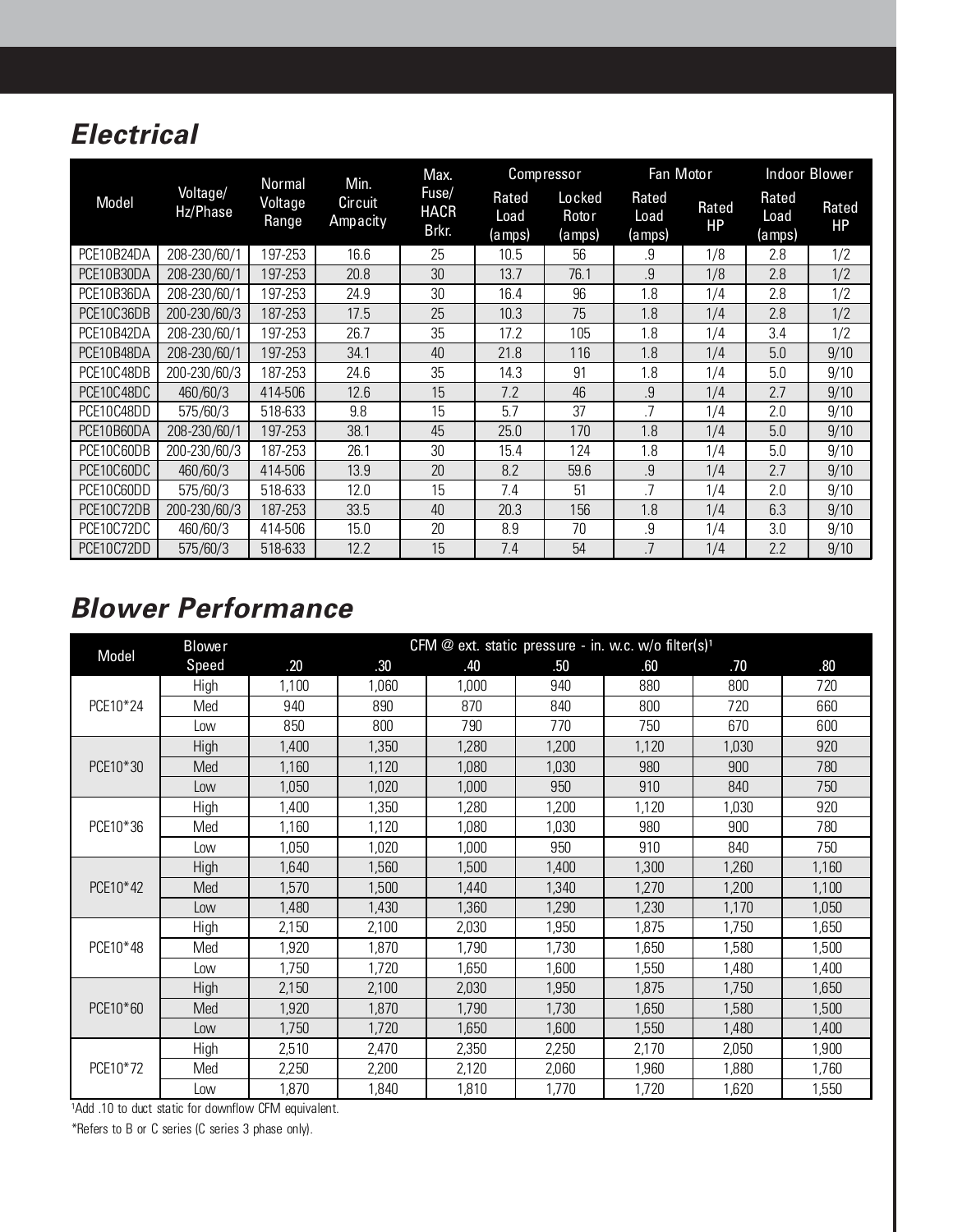# **Performance**

| Model    |             |             | Cooling |     |            |
|----------|-------------|-------------|---------|-----|------------|
|          | <b>Btuh</b> | <b>SEER</b> | EER     | S/T | <b>CFM</b> |
| PCE10*24 | 23,400      | 10.00       | 9.2     | .72 | 800        |
| PCE10*30 | 29,000      | 10.00       | 9.2     | .72 | 1,000      |
| PCE10*36 | 35,000      | 10.00       | 9.1     | .72 | 1,200      |
| PCE10*42 | 41,000      | 10.00       | 9.2     | .74 | 1,400      |
| PCE10*48 | 47,000      | 10.00       | 9.3     | .74 | 1,600      |
| PCE10*60 | 58,000      | 10.00       | 9.0     | .74 | 1,950      |
| PCE10*72 | 70,000      | 10.00       | 9.0     |     | 2,250      |

\*Refers to B or C series (C series 3 phase only).

# **Cooling Performance Extended Ratings**

|          | Indoor         |             | Outdoor Temp - DB°F |      |             |     |      |             |     |      |             |     |      |             |     |      |
|----------|----------------|-------------|---------------------|------|-------------|-----|------|-------------|-----|------|-------------|-----|------|-------------|-----|------|
| Model    | Temp.<br>DB/WB |             | 65                  |      |             | 82  |      |             | 95  |      |             | 105 |      |             | 115 |      |
|          | $^{\circ}$ F   | <b>Btuh</b> | S/T                 | kW   | <b>Btuh</b> | S/T | kW   | <b>Btuh</b> | S/T | kW   | <b>Btuh</b> | S/T | kW   | <b>Btuh</b> | S/T | kW   |
|          | 85/72          | 28,096      | 62                  | 2.11 | 27,891      | .66 | 2.45 | 25,621      | .66 | 2.64 | 24,468      | .68 | 2.65 | 21,773      | .70 | 2.89 |
| PCE10*24 | 80/67          | 26,530      | .68                 | 2.09 | 26,265      | .72 | 2.42 | 23,400      | .72 | 2.54 | 20,966      | .74 | 2.66 | 18,453      | .80 | 2.78 |
|          | 75/63          | 25,239      | .75                 | 2.07 | 24,987      | .79 | 2.38 | 20,139      | .83 | 2.49 | 18,125      | .88 | 2.71 | 15,110      | .96 | 2.68 |
|          | 85/72          | 32,890      | .64                 | 2.61 | 31,574      | .68 | 2.94 | 30,835      | .67 | 3.22 | 29,108      | .70 | 3.40 | 25,302      | .70 | 3.53 |
| PCE10*30 | 80/67          | 31,515      | .70                 | 2.59 | 29,939      | .73 | 2.91 | 29,000      | .72 | 3.15 | 26,274      | .76 | 3.27 | 22,825      | .82 | 3.45 |
|          | 75/63          | 29,756      | .76                 | 2.57 | 29,161      | .80 | 2.92 | 25,000      | .83 | 3.07 | 22,000      | .88 | 3.19 | 20,607      | .92 | 3.36 |
|          | 85/72          | 44,416      | 59                  | 3.36 | 41,707      | .63 | 3.81 | 39,536      | .63 | 3.07 | 37,085      | .65 | 3.24 | 34,077      | .68 | 4.45 |
| PCE10*36 | 80/67          | 41,843      | .66                 | 3.31 | 39,751      | .67 | 4.02 | 35,000      | .72 | 3.85 | 32,060      | .76 | 4.05 | 29,602      | .77 | 4.23 |
|          | 75/63          | 39,098      | .73                 | 3.24 | 37,065      | .75 | 3.60 | 32,358      | .80 | 3.56 | 28,895      | .84 | 3.72 | 24,776      | .90 | 4.03 |
|          | 85/72          | 52,054      | .61                 | 3.79 | 49,250      | .66 | 4.54 | 45,111      | .66 | 4.53 | 42,500      | .68 | 4.85 | 39,016      | .70 | 5.08 |
| PCE10*42 | 80/67          | 48,977      | .67                 | 3.73 | 46,339      | .72 | 4.47 | 41,000      | .74 | 4.46 | 38,878      | .76 | 4.59 | 33,800      | .80 | 4.86 |
|          | 75/63          | 46,252      | .75                 | 3.64 | 43,760      | .81 | 4.36 | 40,500      | .84 | 4.38 | 39,171      | .87 | 4.57 | 29,154      | .92 | 4.65 |
|          | 85/72          | 56,684      | .64                 | 4.11 | 54,153      | .65 | 4.69 | 52,134      | .67 | 5.13 | 49,236      | .68 | 5.53 | 45,462      | .70 | 6.02 |
| PCE10*48 | 80/67          | 52,937      | .71                 | 4.03 | 50,928      | .72 | 4.57 | 47,000      | .74 | 5.07 | 44,789      | .76 | 5.45 | 41,011      | .79 | 5.91 |
|          | 75/63          | 50,103      | .78                 | 3.97 | 46,238      | .80 | 4.45 | 43,687      | .83 | 4.95 | 39,651      | .86 | 5.36 | 35,584      | .89 | 5.85 |
|          | 85/72          | 68,816      | .63                 | 5.60 | 64,253      | .69 | 5.99 | 60,779      | .67 | 6.57 | 59,224      | .69 | 7.05 | 55,895      | .69 | 7.82 |
| PCE10*60 | 80/67          | 64,142      | .70                 | 5.07 | 61,955      | .72 | 5.84 | 58,000      | .74 | 6.42 | 54,783      | .76 | 7.00 | 50,531      | .78 | 7.67 |
|          | 75/63          | 60,494      | .77                 | 5.00 | 56,954      | .75 | 5.73 | 53,625      | .81 | 6.32 | 50,436      | .82 | 6.86 | 44,277      | .90 | 7.47 |
| PCE10*72 | 85/72          | 81,717      | .61                 | 6.15 | 79,546      | .62 | 7.25 | 77,218      | .64 | 8.00 | 73,006      | .66 | 8.85 | 68,979      | .66 | 9.67 |
|          | 80/67          | 78,310      | .68                 | 5.99 | 75,586      | .69 | 7.12 | 70,000      | .71 | 7.75 | 66,910      | .73 | 8.66 | 61,351      | .75 | 9.48 |
|          | 75/63          | 73,420      | .70                 | 6.02 | 68,215      | .72 | 7.00 | 65,680      | .74 | 7.63 | 58,094      | .82 | 8.46 | 52,738      | .86 | 9.22 |

\*Refers to B or C series (C series 3 phase only).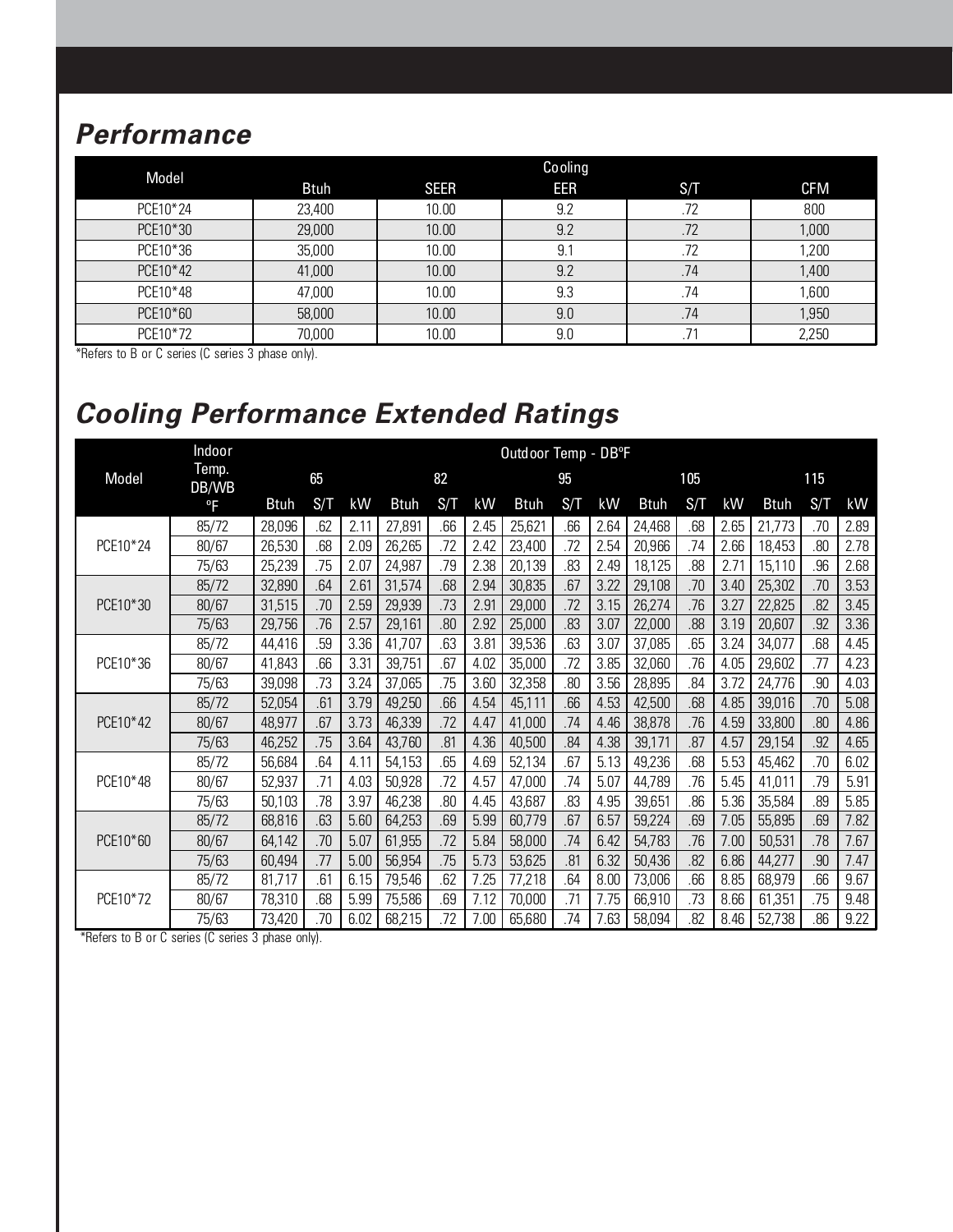# **Heat Strip Electric (Single Phase)**

|                  |               |         |       | <b>Blower</b>     |                   | Max.        |                |                            | Max.        |                |                            | Max.                 |                   |
|------------------|---------------|---------|-------|-------------------|-------------------|-------------|----------------|----------------------------|-------------|----------------|----------------------------|----------------------|-------------------|
| <b>Blower</b>    | <b>Heater</b> | Unit    |       | Motor             | Minimum           | Fuse/       |                | Min. Minimum               | Fuse/       |                | Min. Minimum               | Fuse/                | Min.              |
| Unit             | Model         | Supply  | kW    | Rated             | Circuit           | <b>HACR</b> | Wire           | Circuit                    | <b>HACR</b> | Wire           | Circuit                    | <b>HACR</b>          | Wire              |
| Model            |               | Voltage |       | Load              | Ampacity          | Brkr.       |                | Size <sup>2</sup> Ampacity | Brkr.       |                | Size <sup>2</sup> Ampacity | Brkr.                | Size <sup>2</sup> |
|                  |               |         |       | Amps <sup>1</sup> | A                 | A           |                | $\mathsf B$                | $\mathsf B$ |                | С                          | C                    |                   |
|                  | AHSA05A       | 240     | 5.00  | 2.8               | 29.3              | 30          | 10             |                            |             |                |                            |                      |                   |
|                  |               | 208     | 3.76  | 2.8               | 25.8              | 30          | 10             |                            |             |                |                            |                      |                   |
| <b>PCE10B24A</b> | AHSA07A       | 240     | 7.00  | 2.8               | 39.7              | 40          | 8              |                            |             |                |                            |                      |                   |
|                  |               | 208     | 5.26  | 2.8               | 34.8              | 35          | 8              |                            |             |                |                            |                      |                   |
|                  | AHSA10A       | 240     | 10.00 | 2.8               | $\overline{55.3}$ | 60          | $\sqrt{4}$     |                            |             |                |                            |                      |                   |
|                  |               | 208     | 7.51  | 2.8               | 48.4              | 50          | 6              |                            |             |                |                            |                      |                   |
|                  | AHSA05A       | 240     | 5.00  | 2.8               | 29.3              | 30          | 10             |                            |             |                |                            |                      |                   |
|                  |               | 208     | 3.76  | 2.8               | 25.8              | 30          | 10             |                            |             |                |                            |                      |                   |
|                  | AHSA07A       | 240     | 7.00  | 2.8               | 39.7              | 40          | 8              |                            |             |                |                            |                      |                   |
|                  |               | 208     | 5.26  | 2.8               | 34.8              | 35          | 8              |                            |             |                |                            |                      |                   |
| <b>PCE10B30A</b> | AHSA10A       | 240     | 10.00 | 2.8               | 55.3              | 60          | $\overline{4}$ |                            |             |                |                            |                      |                   |
| PCE10B36A        |               | 208     | 7.51  | 2.8               | 48.4              | 50          | 6              |                            |             |                |                            |                      |                   |
|                  | AHSA15A       | 240     | 15.00 | 2.8               | 55.3              | 60          | $\overline{4}$ | 26.0                       | 30          | 10             |                            |                      |                   |
|                  |               | 208     | 11.27 | 2.8               | 48.4              | 50          | 6              | 22.6                       | 25          | 10             |                            |                      |                   |
|                  |               | 240     | 20.00 | 2.8               | 55.3              | 60          | $\overline{4}$ | 52.1                       | 60          | $\overline{4}$ |                            |                      |                   |
|                  | AHSA20A       | 208     | 15.02 | 2.8               | 48.4              | 50          | 6              | 45.1                       | 50          | $6\phantom{1}$ |                            |                      |                   |
|                  | AHSA05A       | 240     | 5.00  | 3.4               | 30.3              | 35          | 8              |                            |             |                |                            |                      |                   |
|                  |               | 208     | 3.76  | 3.4               | 26.8              | 30          | 10             |                            |             |                |                            |                      |                   |
|                  | AHSA07A       | 240     | 7.00  | 3.4               | 40.7              | 50          | 6              |                            |             |                |                            |                      |                   |
|                  |               | 208     | 5.26  | 3.4               | 35.8              | 40          | 8              |                            |             |                |                            |                      |                   |
| PCE10B42A        | AHSA10A       | 240     | 10.00 | $\overline{3.4}$  | 56.3              | 60          | $\overline{4}$ |                            |             |                |                            |                      |                   |
|                  |               | 208     | 7.51  | 3.4               | 49.4              | 50          | 6              |                            |             |                |                            |                      |                   |
|                  | AHSA15A       | 240     | 15.00 | $\overline{3.4}$  | 56.3              | 60          | $\overline{4}$ | 26.0                       | 30          | 10             |                            |                      |                   |
|                  |               | 208     | 11.27 | $\overline{3.4}$  | 49.4              | 50          | 6              | 22.6                       | 25          | 10             |                            |                      |                   |
|                  | AHSA20A       | 240     | 20.00 | 3.4               | 56.3              | 60          | $\overline{4}$ | 52.1                       | 60          | $\overline{4}$ |                            |                      |                   |
|                  |               | 208     | 15.02 | $\overline{3.4}$  | 49.4              | 50          | 6              | 45.1                       | 50          | 6              |                            |                      |                   |
|                  | AHSA10A       | 240     | 10.00 | $\overline{5.0}$  | 58.4              | 60          | $\overline{4}$ |                            |             |                |                            |                      |                   |
|                  |               | 208     | 7.51  | 5.0               | 51.4              | 60          | 6              |                            |             |                |                            | 30<br>10<br>10<br>25 |                   |
|                  | AHSA15A       | 240     | 15.00 | 5.0               | 58.4              | 60          | $\overline{4}$ | 26.0                       | 30          | 10             |                            |                      |                   |
| <b>PCE10B48A</b> |               | 208     | 11.27 | 5.0               | 51.4              | 60          | 6              | 22.6                       | 25          | 10             |                            |                      |                   |
| <b>PCE10B60A</b> |               | 240     | 20.00 | 5.0               | 58.4              | 60          | $\overline{4}$ | 52.1                       | 60          | $\overline{4}$ |                            |                      |                   |
|                  | AHSA20A       | 208     | 15.02 | 5.0               | 51.4              | 60          | 6              | 45.1                       | 50          | $6\,$          |                            |                      |                   |
|                  |               | 240     | 25.00 | 5.0               | 58.4              | 60          | $\overline{4}$ | 52.1                       | 60          | $\overline{4}$ | 26.0                       |                      |                   |
|                  | AHSA25A       | 208     | 18.78 | 5.0               | 51.7              | 60          | 6              | 45.1                       | 50          | 6              | 22.6                       |                      |                   |

1Blower Motor always on Circuit A.

²Based on 60°C type copper conductor 50 feet long in accordance with the National Electric Code.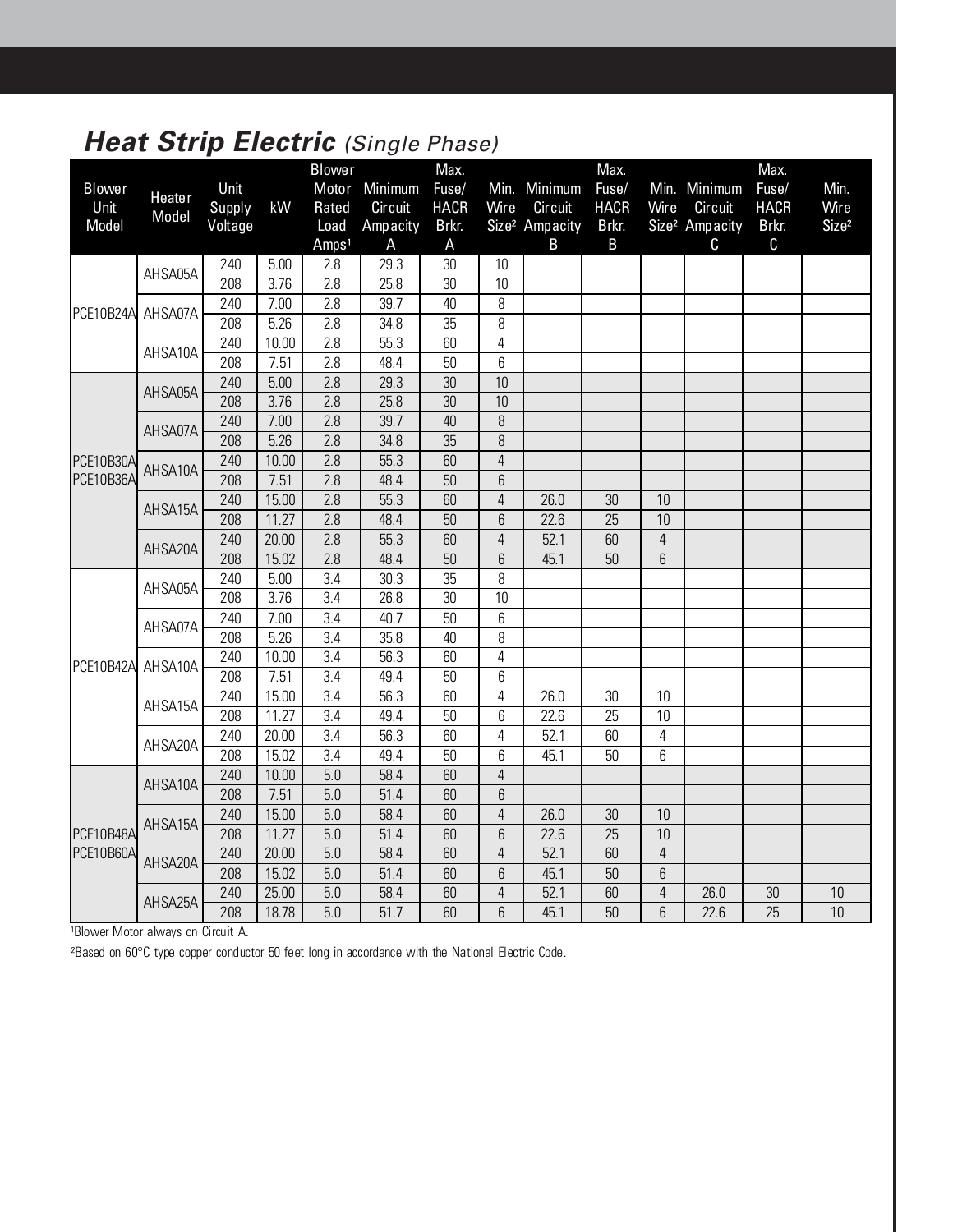# **Heat Strip Electrical (Three Phase)**

|                                                                                                                                          |               |         |       | <b>Blower</b>     |          | Max.        |                   |          | Max.        |                   |          | Max.        |                   |
|------------------------------------------------------------------------------------------------------------------------------------------|---------------|---------|-------|-------------------|----------|-------------|-------------------|----------|-------------|-------------------|----------|-------------|-------------------|
| <b>Blower</b>                                                                                                                            | <b>Heater</b> | Unit    |       | Motor             | Minimum  | Fuse/       | Min.              | Minimum  | Fuse/       | Min.              | Minimum  | Fuse/       | Min.              |
|                                                                                                                                          | Model         | Supply  | kW    | Rated             | Circuit  | <b>HACR</b> | Wire              | Circuit  | <b>HACR</b> | Wire              | Circuit  | <b>HACR</b> | Wire              |
|                                                                                                                                          |               | Voltage |       | Load              | Ampacity | Brkr.       | Size <sup>2</sup> | Ampacity | Brkr.       | Size <sup>2</sup> | Ampacity | Brkr.       | Size <sup>2</sup> |
|                                                                                                                                          |               |         |       | Amps <sup>1</sup> | Α        | A           |                   | B        | B           |                   | C        | С           |                   |
|                                                                                                                                          | AHSA10B       | 240     | 10.00 | 2.6               | 29.3     | 30          | 10                |          |             |                   |          |             |                   |
|                                                                                                                                          |               | 208     | 7.51  | 2.6               | 25.8     | 30          | 10                |          |             |                   |          |             |                   |
|                                                                                                                                          | AHSA15B       | 240     | 15.00 | 2.6               | 42.3     | 50          | 6                 |          |             |                   |          |             |                   |
| Unit<br>Model<br>PCE10C36B<br>PCE10C48B<br>PCE10C60B<br>PCE10C48DC<br>PCE10C60DC<br>PCE10C60DD<br>PCE10C60DD<br>PCE10C72DB<br>PCE10C72DC |               | 208     | 11.27 | 2.6               | 37.1     | 40          | 8                 |          |             |                   |          |             |                   |
|                                                                                                                                          | AHSA10B       | 240     | 10.00 | 5.0               | 32.3     | 30          | 8                 |          |             |                   |          |             |                   |
|                                                                                                                                          |               | 208     | 7.51  | 5.0               | 28.9     | 30          | 10                |          |             |                   |          |             |                   |
|                                                                                                                                          | AHSA15B       | 240     | 15.00 | 5.0               | 45.3     | 50          | 6                 |          |             |                   |          |             |                   |
|                                                                                                                                          |               | 208     | 11.27 | 5.0               | 40.2     | 45          | 6                 |          |             |                   |          |             |                   |
|                                                                                                                                          | AHSA20B       | 240     | 20.00 | 5.0               | 32.3     | 30          | 8                 | 26.0     | 30          | 10                |          |             |                   |
|                                                                                                                                          |               | 208     | 15.02 | 5.0               | 28.9     | 30          | 10                | 22.6     | 25          | 10                |          |             |                   |
|                                                                                                                                          | AHSA25B       | 240     | 25.00 | 5.0               | 45.3     | 50          | 6                 | 26.0     | 30          | 10                | 26.0     | 30          | 10                |
|                                                                                                                                          |               | 208     | 18.78 | 5.0               | 40.2     | 45          | 6                 | 22.6     | 25          | 10                | 22.6     | 25          | 10                |
|                                                                                                                                          | AHSA10C       | 480     | 10.00 | 2.7               | 18.4     | 20          | 12                |          |             |                   |          |             |                   |
|                                                                                                                                          | AHSA15C       | 480     | 15.00 | 2.7               | 25.9     | 30          | 8                 |          |             |                   |          |             |                   |
|                                                                                                                                          | AHSA20C       | 480     | 20.00 | 2.7               | 18.4     | 20          | 12                | 15.0     | 20          | 14                |          |             |                   |
|                                                                                                                                          | AHSA25C       | 480     | 25.00 | 2.7               | 25.9     | 30          | 8                 | 15.0     | 20          | 14                |          |             |                   |
|                                                                                                                                          | AHSA10D       | 600     | 10.00 | 2.0               | 14.5     | 15          | 14                |          |             |                   |          |             |                   |
|                                                                                                                                          | AHSA15D       | 600     | 15.00 | 2.0               | 20.5     | 25          | 12                |          |             |                   |          |             |                   |
|                                                                                                                                          | AHSA20D       | 600     | 20.00 | 2.0               | 14.5     | 15          | 14                | 12.0     | 15          | 14                |          |             |                   |
|                                                                                                                                          | AHSA25D       | 600     | 25.00 | 2.0               | 20.5     | 25          | 12                | 12.0     | 15          | 14                |          |             |                   |
|                                                                                                                                          | AHSA10B       | 240     | 10.00 | 6.3               | 33.6     | 40          | 8                 |          |             |                   |          |             |                   |
|                                                                                                                                          |               | 208     | 7.51  | 6.3               | 30.2     | 40          | 10                |          |             |                   |          |             |                   |
|                                                                                                                                          |               | 240     | 15.00 | 6.3               | 46.6     | 50          | 6                 |          |             |                   |          |             |                   |
|                                                                                                                                          | AHSA15B       | 208     | 11.27 | 6.3               | 41.5     | 45          | 6                 |          |             |                   |          |             |                   |
|                                                                                                                                          |               | 240     | 20.00 | 6.3               | 33.6     | 40          | 8                 | 26       | 30          | 10                |          |             |                   |
|                                                                                                                                          | AHSA20B       | 208     | 15.02 | 6.3               | 30.2     | 40          | 10                | 22.6     | 25          | 10                |          |             |                   |
|                                                                                                                                          |               | 240     | 25.00 | 6.3               | 46.6     | 50          | 6                 | 26       | 30          | 10                | 26       | 30          | 10                |
|                                                                                                                                          | AHSA25B       | 208     | 18.78 | 6.3               | 41.5     | 45          | 6                 | 22.6     | 25          | 10                | 22.6     | 25          | 10                |
|                                                                                                                                          | AHSA10C       | 480     | 10.00 | 3.0               | 18.7     | 20          | 12                |          |             |                   |          |             |                   |
|                                                                                                                                          | AHSA15C       | 480     | 15.00 | 3.0               | 26.2     | 30          | 8                 |          |             |                   |          |             |                   |
|                                                                                                                                          | AHSA20C       | 480     | 20.00 | 3.0               | 18.7     | 20          | 12                | 15       | 20          | 14                |          |             |                   |
|                                                                                                                                          | AHSA25C       | 480     | 25.00 | 3.0               | 26.2     | 30          | 8                 | 15       | 20          | 14                |          |             |                   |
|                                                                                                                                          | AHSA10D       | 600     | 10.00 | 2.2               | 14.7     | 15          | 14                |          |             |                   |          |             |                   |
|                                                                                                                                          | AHSA15D       | 600     | 15.00 | 2.2               | 20.7     | 25          | 12                |          |             |                   |          |             |                   |
| PCE10C72DD                                                                                                                               | AHSA20D       | 600     | 20.00 | 2.2               | 14.7     | 15          | 14                | 12       | 15          | 14                |          |             |                   |
|                                                                                                                                          | AHSA25D       | 600     | 25.00 | 2.2               | 20.7     | 25          | 12                | 12       | 15          | 14                |          |             |                   |

<sup>1</sup>Blower Motor always on Circuit A.

²Based on 60ºC type copper conductor 50 feet long in accordance with the National Electric Code.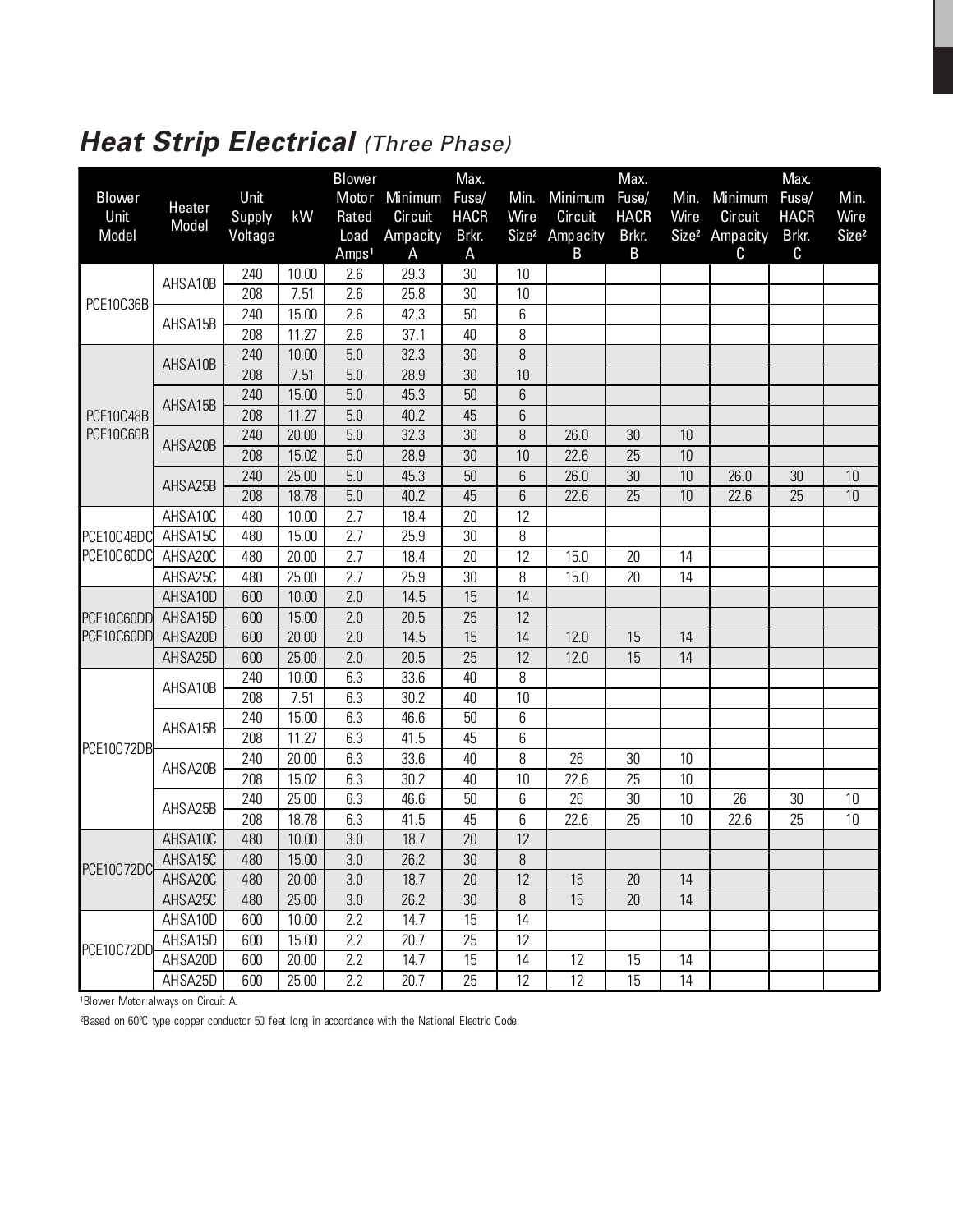# **Accessories**

| <b>Kit Number</b> | Description                           | Used with        |
|-------------------|---------------------------------------|------------------|
| ACURB160-1*       | 14"" Hinged Roofcurb                  | PCE24-42         |
| ACURB162-1*       | 14"" Hinged Roofcurb                  | PCE48-72         |
| ADMPR145-1        | 0 - 25"" Manual Outside Air Damper    | PCE24-42         |
| ADMPR146-1        | 0 - 25"" Motorized Outside Air Damper | <b>PCE24-42</b>  |
| ADMPR166-1*       | 0 - 25"" Manual Outside Air Damper    | PCE48-72         |
| ADMPR167-1*       | 0 - 25"" Motorized Outside Air Damper | PCE48-72         |
| ADMPR151-1        | <b>Barometric Relief Damper</b>       | PCE24-72         |
| AECON147-1        | Economizer - Modulating w/relief      | PCE24-42         |
| AECON148-1        | Economizer - Modulating w/relief      | PCE24-42         |
| AECON169-1*       | Economizer - Horizontal Modulating    | PCE48-72         |
| AECON168-1*       | Economizer - Modulating w/relief      | <b>PCE48-72</b>  |
| ACONC164-1*       | Concentric Duct Adapter               | PCE24-42         |
| ACONC165-1*       | Concentric Duct Adapter               | PCE48-72         |
| ADIFF89-1         | Air Diffuser - Flush                  | PCE24-72         |
| ADIFF150-1        | Air Diffuser - Step down              | PCE24-72         |
| AHSA05A-1         | 5KW Electric Heat Kit                 | PCE24-42         |
| AHSA07A-1         | 7KW Electric Heat Kit                 | PCE24-42         |
| AHSA10A-1         | 10KW Electric Heat Kit                | PCE24-72         |
| AHSA15A-1         | 15KW Electric Heat Kit                | PCE30-72         |
| AHSA20A-1         | 20KW Electric Heat Kit                | PCE30-72         |
| AHSA25A-1         | 25KW Electric Heat Kit                | PCE48-72         |
| AHSA10B-1         | 10KW Electric Heat Kit - 3 Phase      | PCE36-72B        |
| AHSA15B-1         | 15KW Electric Heat Kit - 3 Phase      | PCE36-72B        |
| AHSA20B-1         | 20KW Electric Heat Kit - 3 Phase      | PCE36-72B        |
| AHSA25B-1         | 25KW Electric Heat Kit - 3 Phase      | <b>PCE48-72B</b> |
| AHSA10C-1         | 10 kW Electric Heat Kit - 3 Phase     | PCE48-72C        |
| AHSA15C-1         | 15 kW Electric Heat Kit - 3 Phase     | PCE48-72C        |
| AHSA20C-1         | 20 kW Electric Heat Kit - 3 Phase     | PCE48-72C        |
| AHSA25C-1         | 25 kW Electric Heat Kit - 3 Phase     | PCE48-72C        |
| AHSA10D-1         | 10 kW Electric Heat Kit - 3 Phase     | PCE48-72D        |
| AHSA15D-1         | 15 kW Electric Heat Kit - 3 Phase     | PCE48-72D        |
| AHSA20D-1         | 20 kW Electric Heat Kit - 3 Phase     | <b>PCE48-72D</b> |
| AHSA25D-1         | 25 kW Electric Heat Kit - 3 Phase     | PCE48-72D        |
| ALOAM111-1        | Low Ambient Control                   | PCE24-72         |
| AHPSW436-1        | High Pressure Cut-Out Kit             | PCE24-72         |
| ATIMR446-1        | Short Cycle Protector                 | PCE24-72         |
| ASTAT444-1        | Outdoor Thermostat                    | PCE24-72         |
| ASPWR160-1        | Single Point Power Entry              | <b>PCE24-42</b>  |
| ASPWR161-1        | Single Point Power Entry              | PCE48-72         |
| <b>ASPWR162-1</b> | Single Point Power Entry 460/575 Volt | PCE48-72         |

\*For use with B and C series units (C series 3 phase only).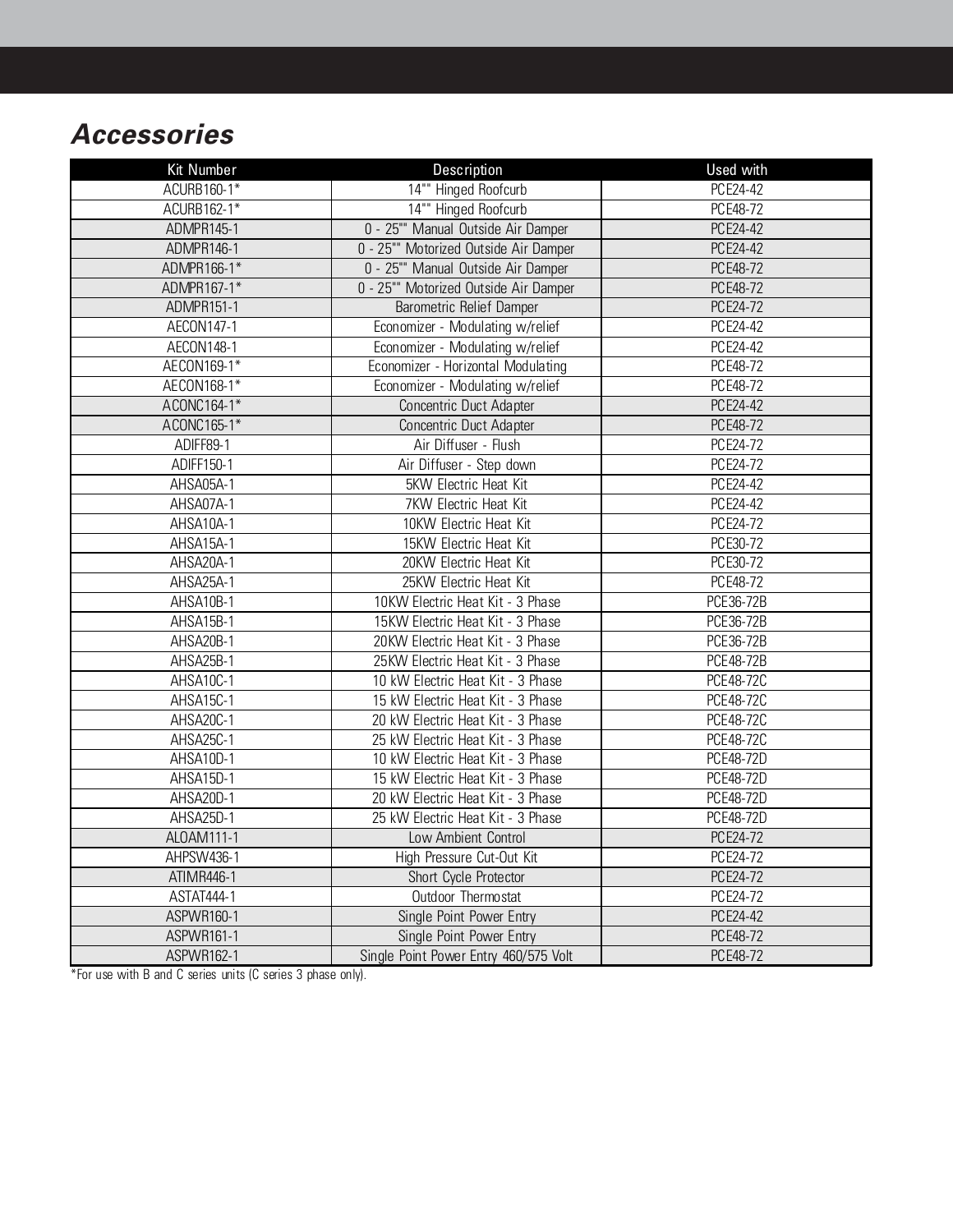#### Accessories (All dimensions in inches)

Hinged Roof Curb ACURB160-1 (24-42) ACURB162-1 (48-60)

| Kit Number A                              | R  |          |  |    |  |
|-------------------------------------------|----|----------|--|----|--|
| ACURB160-1 43                             | 43 | 19<br>19 |  | 19 |  |
| ACURB162-1 52 47 1/8 19 1/2 23 1/2 23 1/2 |    |          |  |    |  |



#### Concentric Curb Adaptor ACONC164-1 (24-42) ACONC165-1 (48-60)

| Kit Number A                        |  |    |    |
|-------------------------------------|--|----|----|
| ACONC164-1 39 19 1/2 18 3/4 18 1/2  |  |    | 16 |
| $\vert$ ACONC165-1 48 23 5/8 23 5/8 |  | 19 | 18 |



Manual Outside Fresh Air Damper ADMPR145-1 (24-42) ADMPR166-1 (48-60) Motorized Outside Fresh Air Damper ADMPR146-1 (24-42) ADMPR167-1 (48-60)

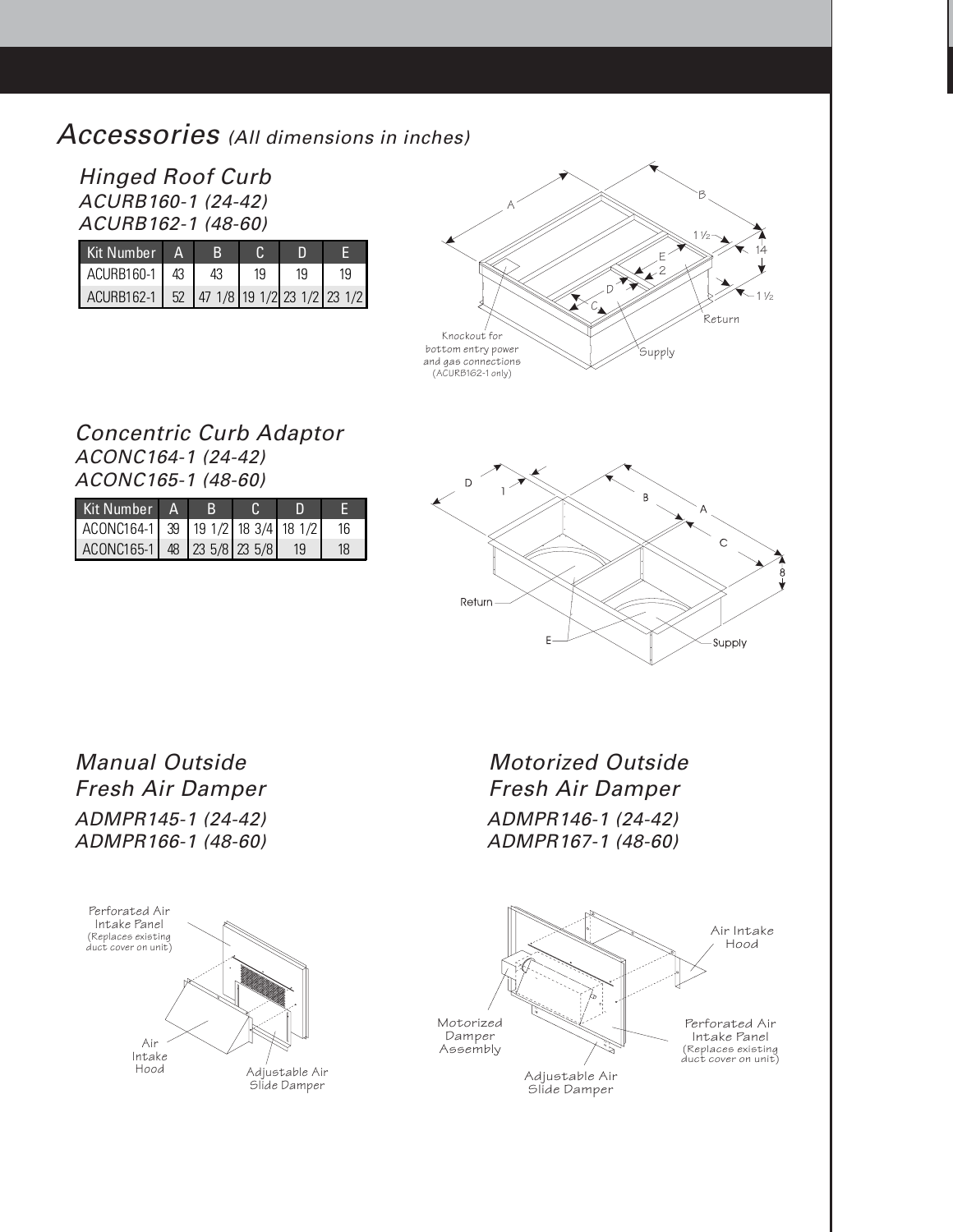